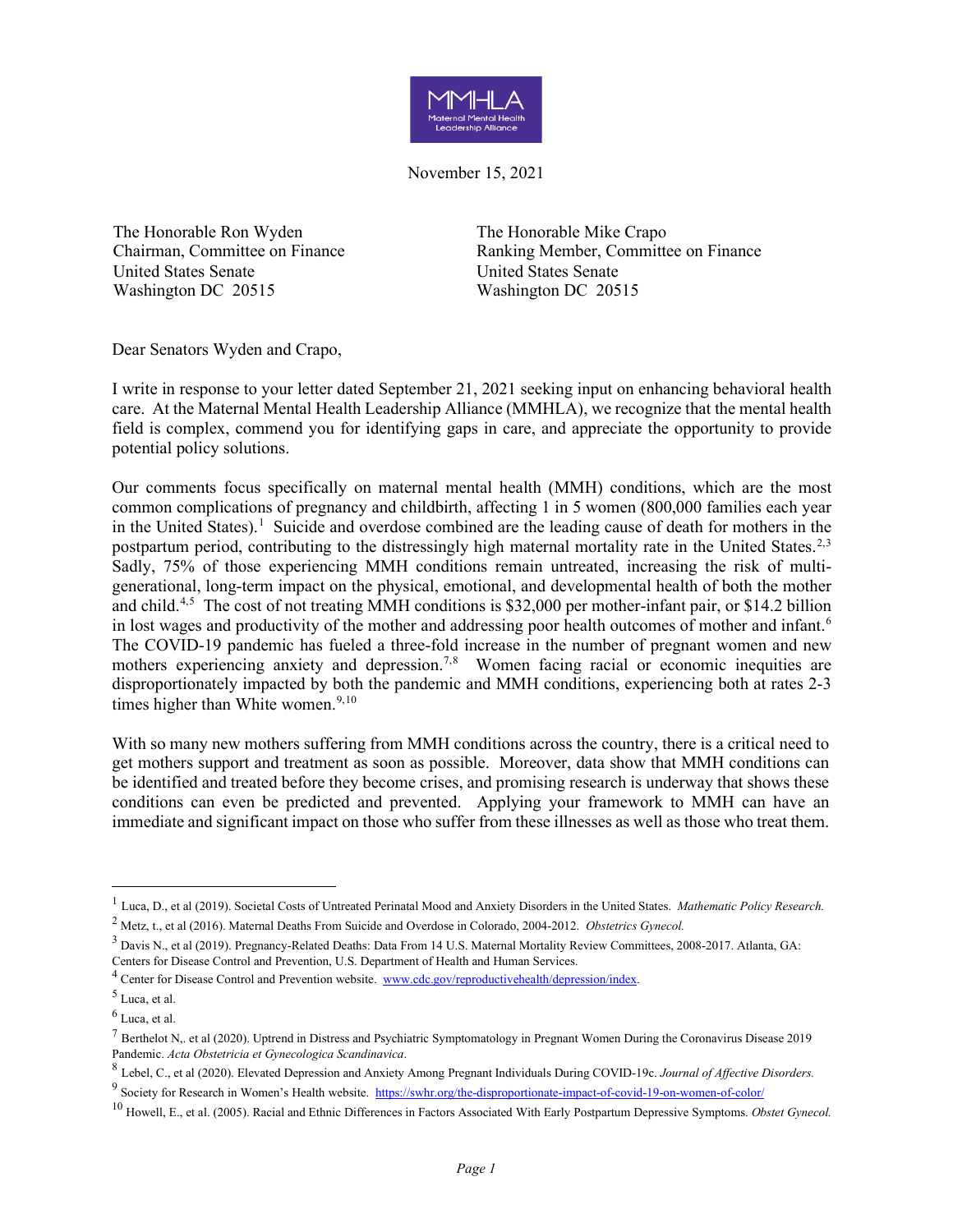**I. Strengthen the Workforce.** MMH conditions are relatively easy to diagnose and treat, and pregnant and postpartum patients see a healthcare provider an average of 25 times during the two-year timeframe from conception through the first year following pregnancy, providing ample opportunity to engage on mental health issues. Unfortunately, the current workforce is not adequately equipped to screen for MMH conditions or connect those impacted with quality, affordable, and equitable care.

## *Recommendations:*

**1. Reauthorize Bringing Postpartum Depression Out of the Shadows Act.** This legislation -- Section 10005 of the  $21<sup>st</sup>$  Century Cures Act – authorized \$5 million annually for five fiscal years for grants to states create programs to improve MMH care. These programs strengthen the workforce by training frontline providers, such as obstetricians and pediatricians, to educate and screen women for MMH conditions; providing real-time psychiatric consultation; and offering resources and referrals. The bipartisan Congressional leads, including Senator Heller (R-NV) and Gillibrand (D-NY), recognized that there will never be enough psychiatrists to treat those impacted by MMH conditions and therefore leverages these highly-trained physicians to educate frontline providers to treat the majority of patients while preserving time to treat the most difficult and acute cases. When the funding opportunity was announced in 2018, thirty states, along with Washington DC and Puerto Rico, applied for funding; due to budget limitations, only seven states received grants.

*Recommendation:* Reauthorize and increase authorized funding for federal grants to states so that all states and territories can establish programs to treat MMH conditions.

**2. Provide adequate reimbursement.** Frontline providers who care for pregnant and postpartum patients cite lack of reimbursement for educating, screening, and treating those impacted by MMH conditions as a barrier to care. Most mental health providers who specialize in treating MMH conditions do not accept insurance, often making accessing specialized mental health care financially difficult. Parents often cite cost as a barrier in accessing services, such as mental health care, doula care, and lactation support.

*Recommendation:* Require adequate reimbursement for frontline providers to educate and screen for MMH conditions and initiate treatment when possible. All public and private insurance should provide reimbursement that incentivizes screening and treating MMH conditions. Coverage for maternity care should be increased to reflect the cost of educating and screening pregnant and postpartum individuals and providing attendant treatment, resources, and referrals. Additionally, mental healthcare reimbursement should be increased to private market rates to expand the universe of mental health providers willing to accept insurance. Midwifery care, along with affiliated services such as doula care, peer support, and lactation support, should be adequately reimbursed.

**3. Provide training to frontline providers.** Frontline providers also cite lack of knowledge and training as barriers to screening and treating MMH conditions. All medical providers who interact with pregnant and postpartum patients should be adequately educated about these illnesses, including how to educate and screen patients, how to initiate treatment when appropriate, and where to connect affected women for care.

*Recommendation:* Require all medical and mental health providers who interact with pregnant and postpartum patients receive training in MMH conditions, including symptom recognition, screening tips and tools, and treatment protocols.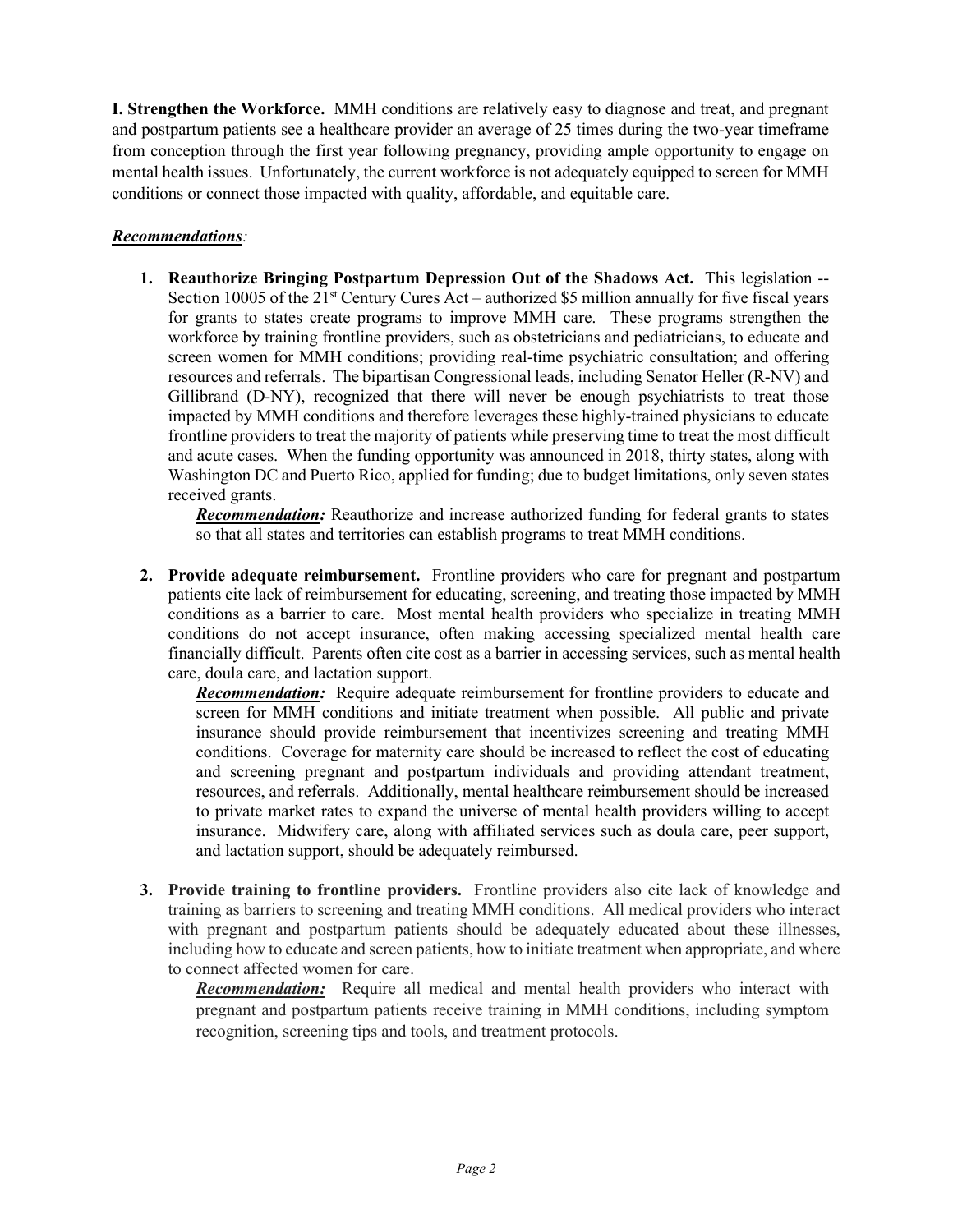**4. Invest in prevention.** Several programs exist to prevent MMH conditions, and most of these programs focus on women who are the highest risk. These programs include the Mothers  $\&$ Babies Program, Practical Resources for Effective Postpartum Parenting (PREPP), and Reach Out, Stay Strong, Essentials for mothers of newborns (ROSES). Ongoing research is showing promising results in being able to identify women most at risk for experiencing MMH conditions. *Recommendation*: Congress should provide funding specifically for these prevention programs and additional research to identify opportunities for early identification and prevention of MMH conditions.

**II. Increase Integration, Coordination, and Access to Care.** Our healthcare system separates physical and mental health, whereas MMH conditions cut across both without a clear home. Bridging this gap is possible by increasing integration, coordination, and access to care at national, state, and local levels.

## *Recommendations:*

**1. Create a national MMH task force.** The bipartisan TRIUMPH for New Moms Act was introduced in September 2021 and calls for creating a national MMH task force of federal agencies to  $(1)$  review and identify existing programs and best practices;  $(2)$  close gaps, eliminate federal duplication, and coordinate federal resources; (3) create a national strategy and issue recommendations to Governors.

*Recommendation:* Congress should pass the TRIUMPH for new Moms Act to better coordinate MMH care and provide specific recommendations and assistance to states.

**2. Extend pregnancy-related Medicaid coverage.** Medicaid currently covers almost 50% of births in the United States, including prenatal care, labor and delivery, and 60 days of postpartum care. Unfortunately, many women lose Medicaid coverage at 60 days postpartum, leaving them uninsured at a medically vulnerable time in their lives. Of significance, the peak onset of postpartum depression is 3-6 months postpartum, and the peak incidence of postpartum suicide is 6-9 months postpartum– both well after Medicaid coverage ends. Earlier this year, Congress passed legislation allowing states to extend pregnancy-related Medicaid coverage to a full year postpartum. However, this legislation is temporary, optional, and does not include any additional federal funding.

*Recommendation:* Congress should make extending pregnancy-related Medicaid coverage mandatory and permanent and provide additional funding to states to ensure all states participate. Providing comprehensive care during and following pregnancy will save lives and money.

**3. Fund the Maternal Mental Health Hotline**. Congress recently appropriated funding for a Maternal Mental Health Hotline, creating a 24/7 dedicated voice and text hotline o that those experiencing MMH conditions can access care anytime, anywhere by connecting directly with specialized support.

*Recommendation:* Congress should authorize the dedicated MMH hotline and ensure continued funding.